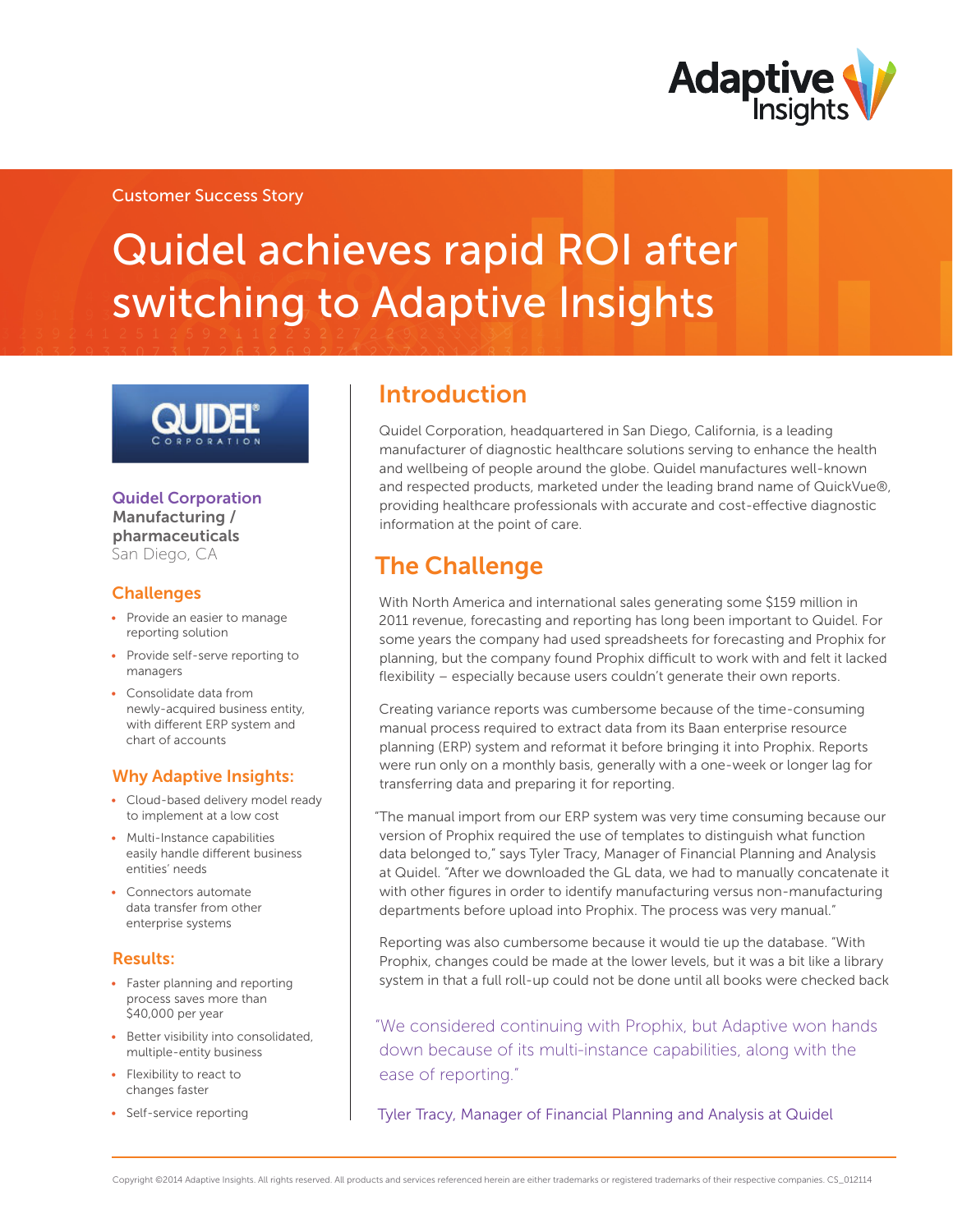

"We've gained better visibility into our operations."

Tyler Tracy Manager of Financial Planning and Analysis at Quidel

"The time savings have been huge. We've saved significant time across a range of functions because we no longer have to manually transfer data and manipulate data to create reports."

Tyler Tracy Manager of Financial Planning and Analysis at Quidel

in. If changes were made at the Administrative level, databases would have to be re-checked out in order for users to run their own reports. Because this wasn't workable with 40 users, reporting was left to the Admin/FP&A group," Tracy says. "This made us reluctant to do reporting beyond absolute necessities. Running reports could take a couple of days. It was a nightmare."

The difficulty of working with its existing planning and reporting system was compounded after the acquisition of Diagnostic Hybrids, which had a different ERP system and a different chart of accounts. Quidel needed a forecasting and reporting solution that included faster and easier to use reporting, and that could help the company gain insight into its total operations, including Diagnostic Hybrids.

## The Solution

Diagnostic Hybrids was already using Adaptive Planning, part of the Adaptive Suite, for planning and reporting when acquired by Quidel. Impressed by what they saw, Quidel opted to deploy Adaptive Planning for all of its planning and reporting needs. Tracy notes: "We considered continuing with Prophix, but Adaptive won hands down because of its multi-instance capabilities, along with the ease of reporting."

Diagnostic Hybrids currently uses a different ERP system and chart of accounts than Quidel, although Quidel has plans to migrate them to its Baan ERP system, followed by a company-wide migration to the Infor10 ERP system. The Adaptive Planning multi-instance capability makes it easy for Quidel and Diagnostic Hybrids to each plan and report in its own instance of Adaptive Planning, each using its own chart of accounts. A simple one-time mapping process made it easy to translate segments from the Diagnostic Hybrids chart of accounts to the Quidel chart of accounts for automated company-wide consolidation of data, providing executives with an integrated view of operations.

Quidel was also excited to move from its previous on-premise system to the software-as-a-service delivery model of Adaptive Insights. Adaptive was readyto-implement, with next-to-no set-up expenditures. The ease of implementation and use and low cost made Adaptive Planning highly appealing for replacing the legacy Prophix application.

The company takes full advantage of Adaptive functionality, including Cube Sheets for planning multi-dimensional data, such as business units, product families, and countries. Multi-dimensional sheets are also used for R&D project expense planning. The company also uses Adaptive for revenue and capital planning, plus business unit planning and reporting, and is planning to expand use of Adaptive to project planning and reporting. Quidel uses Adaptive Planning for a wide range of reporting, including budget to actuals, actuals to forecast, and current actuals to prior year actuals.

The company uses two Adaptive Insights' Connectors to data import and export between Adaptive and its other enterprise systems. Working with the Adaptive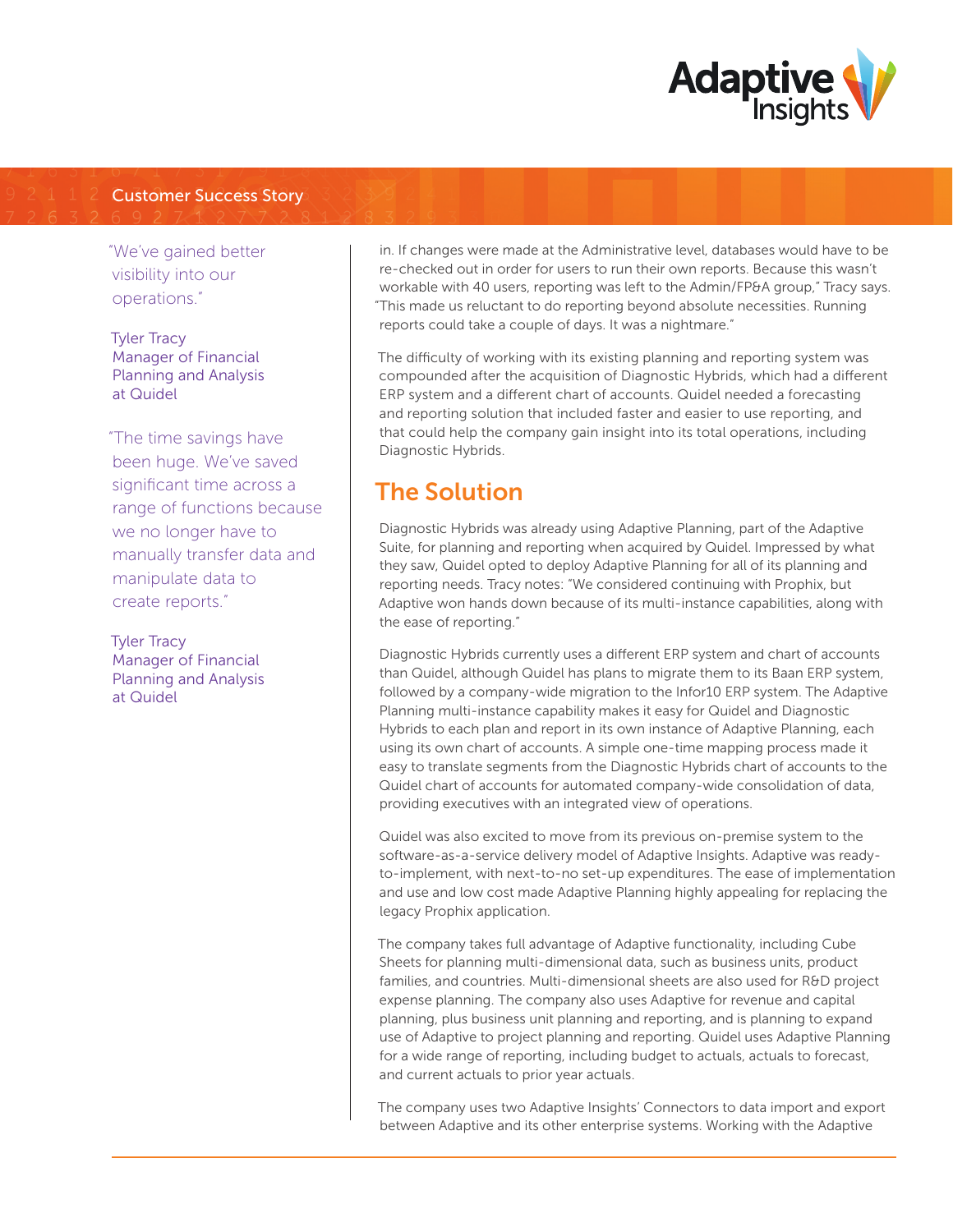

"Adaptive Planning allows us to be a lot more accurate in our planning because it is so much easier to update information as needed. We now have the flexibility to immediately react to keep information relevant and up to date."

Tyler Tracy Manager of Financial Planning and Analysis at Quidel

"The users now have access to the data they need at any time they want. With our old solution somebody in our group had to go run the reports for them."

Tyler Tracy Manager of Financial Planning and Analysis at Quidel

Insights Professional Services team, Quidel deployed Adaptive Connectors to import data from two separate databases within its ERP system – one for actual expense data, the other for actual revenue data. The benefits Quidel gained from Adaptive Connectors are found in this customer success story.

The company is so impressed with Adaptive that it plans to expand the number of people using it. "Currently we have five people who regularly use Adaptive, and another 15 or so who frequently log in to run reports," Tracy says." Our plan is to get everybody to become skilled users so they can run their own reports at more regular intervals."

### The Results

Quidel has enjoyed a number of benefits since moving from Prophix to Adaptive Planning, including a faster planning and reporting process that provides savings of more than \$40,000 per year, better visibility into the business through using multiple instances of the solution, the flexibility to react to changes, and selfservice reporting.

### Faster Reporting Process Saves More than \$40,000 per year

"The time savings have been huge," Tracy says, in summing up one of the biggest benefits Quidel has seen from its move from Prophix to Adaptive. "We've saved significant time across a range of functions because we no longer have to manually transfer data and restructure it in order to create reports. It used to take us a week each month after the books closed. Now we import data in just minutes during month-end close. This allows us a preliminary look at the financials, giving us time to identify and correct missed accruals and expenses. Then we can have information to people in real-time."

Tracy was so impressed by the time savings that she created a return-oninvestment analysis, which looked at hours saved by analysts, FP&A management, IT resources, and by employees logging in as remote users, and found some \$45,000 in annual savings. "We determined the project had a payback time of one year and an NPV cash flow of \$41,826."

### Better Visibility into the Business by Using Multiple Instances

Quidel faced a challenge common to many companies involved with acquisitions and mergers: How to obtain a holistic view of the combined company when dealing with multiple business entities, each with its own ERP system and chart of accounts?

The answer was found with the ability of the Adaptive Planning multiple instance capability – in this case one instance for Quidel, which serves as the corporate planning and reporting instance, as well as the consolidating parent instance, and another for Diagnostic Hybrids, which functions independently but is seamlessly consolidated with the parent instance. A simple one-time mapping process made it easy to translate segments from the Diagnostic Hybrids chart of accounts to